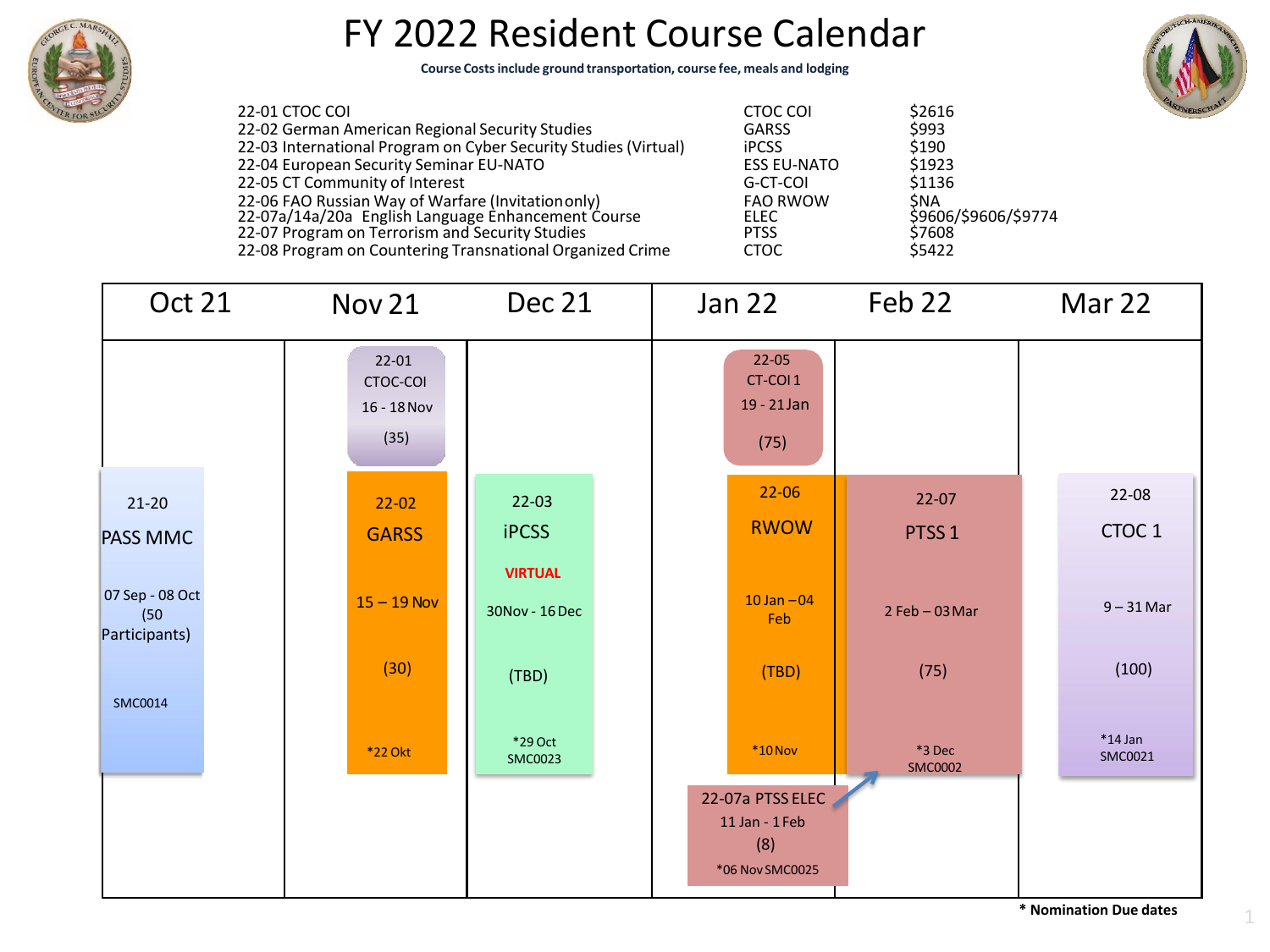

## FY 2022 Resident Course Calendar

**Course Costs include ground transportation, course fee, meals and lodging**



| 22-09 European Security Seminar - East          | ESS-E          | \$1433 |
|-------------------------------------------------|----------------|--------|
| 22-10 CTOC COI                                  | CTOC COI       | \$906  |
| 22-11 Seminar on Regional Security              | <b>SRS</b>     | \$4556 |
| 22-12 CTOC International Forum                  | <b>CTOC IF</b> | \$1711 |
| 22-13 European Security Seminar - South         | ESS-S          | \$1700 |
| 22-14 Program on Terrorism and Security Studies | <b>PTSS</b>    | \$7608 |
| 22-15 Senior Executive Seminar                  | <b>SES</b>     | \$1843 |

| 22-16 Program on Cyber Security Studies<br>22-17 Program on Countering Transnational Organized Crime | <b>PCSS</b><br><b>CTOC COI</b> | <b>STBD</b><br>\$5422 |
|------------------------------------------------------------------------------------------------------|--------------------------------|-----------------------|
| 22-18 FAO Russian Way of Warfare (Invitation only)                                                   | RWOW                           | <b>SNA</b>            |
| 22-19 CT Community of Interest                                                                       | CT-COI                         | \$1136                |
| 22-20 Program on Applied Security Studies                                                            | <b>PASS</b>                    | \$13573               |
| 22-21 European Security Seminar - North (Virtual)                                                    | ESS-N                          | <b>SNA</b>            |
| 22-22 Area Studies COI                                                                               | AS-COI                         | \$2500                |

| Apr 22                      |                                                                                                                        | May 22                      |                           | <b>Jun 22</b>                          |  | <b>Jul 22</b>               |                                            | Aug 22                    |                         | Sep 22                                                                                                                |                           |
|-----------------------------|------------------------------------------------------------------------------------------------------------------------|-----------------------------|---------------------------|----------------------------------------|--|-----------------------------|--------------------------------------------|---------------------------|-------------------------|-----------------------------------------------------------------------------------------------------------------------|---------------------------|
|                             | $22 - 10$<br>$22 - 12$<br><b>CTOCCOI</b><br><b>CTOC IF</b><br>D.C.<br>Rome<br>$3 - 5$ May<br>21-28 May<br>(50)<br>(36) |                             |                           | $22 - 16$<br><b>PCSS</b><br><b>TBD</b> |  |                             | $22 - 19$<br>CT-COI 2<br>24-26 Aug<br>(75) |                           |                         | $22 - 22$<br>$22 - 21$<br>Area<br>ESS-N<br><b>Studies COI</b><br>virtual<br>20 - 22Sep<br>12 - 16 Sep<br>(30)<br>(30) |                           |
| $22 - 09$                   | $22 - 11$                                                                                                              | $22 - 04$                   | $22 - 13$                 | $22 - 14$                              |  | $22 - 15$                   | $22 - 17$                                  | $22 - 18$                 |                         |                                                                                                                       | $22 - 20$                 |
| ESS-E                       | <b>SRS</b>                                                                                                             | ESS-<br><b>EU-NATO</b>      | ESS-S                     | PTSS <sub>2</sub>                      |  | <b>SES</b>                  | CTOC <sub>2</sub>                          | <b>FAO</b><br><b>RWOW</b> |                         |                                                                                                                       | <b>PASS</b>               |
| $4 - 8$ Apr                 | 26 Apr-<br>13 May                                                                                                      | $2 - 6$ May                 | $16 - 20$<br>May          | 24 May - 21 Jun                        |  | $27$ Jun-1<br>Jul           | 06 - 28 Jul                                | $27$ Jul -<br>22 Aug      |                         |                                                                                                                       | 08 Sep - 22 Nov           |
| (65)                        | (45)                                                                                                                   | (60)                        | (75)                      | (75)                                   |  | (68)                        | (100)                                      | (39)                      |                         |                                                                                                                       | (89)                      |
| $*14$ Jan<br><b>SMC0031</b> | $*11$ Feb<br><b>SMC0012</b>                                                                                            | $*11$ Mar<br><b>SMC0035</b> | *16 Mar<br><b>SMC0032</b> | *26 Mar<br><b>SMC0034</b>              |  | $*27$ Apr<br><b>SMC0005</b> | *07 May<br>SMC0021                         |                           |                         |                                                                                                                       | *08 Jul<br><b>SMC0014</b> |
| 22-14a PTSS ELEC            |                                                                                                                        |                             |                           |                                        |  | 22-20a PASS ELEC            |                                            |                           |                         |                                                                                                                       |                           |
|                             |                                                                                                                        |                             | 19 Apr - 23 May<br>(8)    |                                        |  |                             |                                            |                           | 02 Aug - 06 Sep<br>(12) |                                                                                                                       |                           |
|                             |                                                                                                                        |                             | *19 Feb SMC0025           |                                        |  |                             |                                            |                           | *03 Jun SMC0025         |                                                                                                                       | * Maustinetten Dura det   |